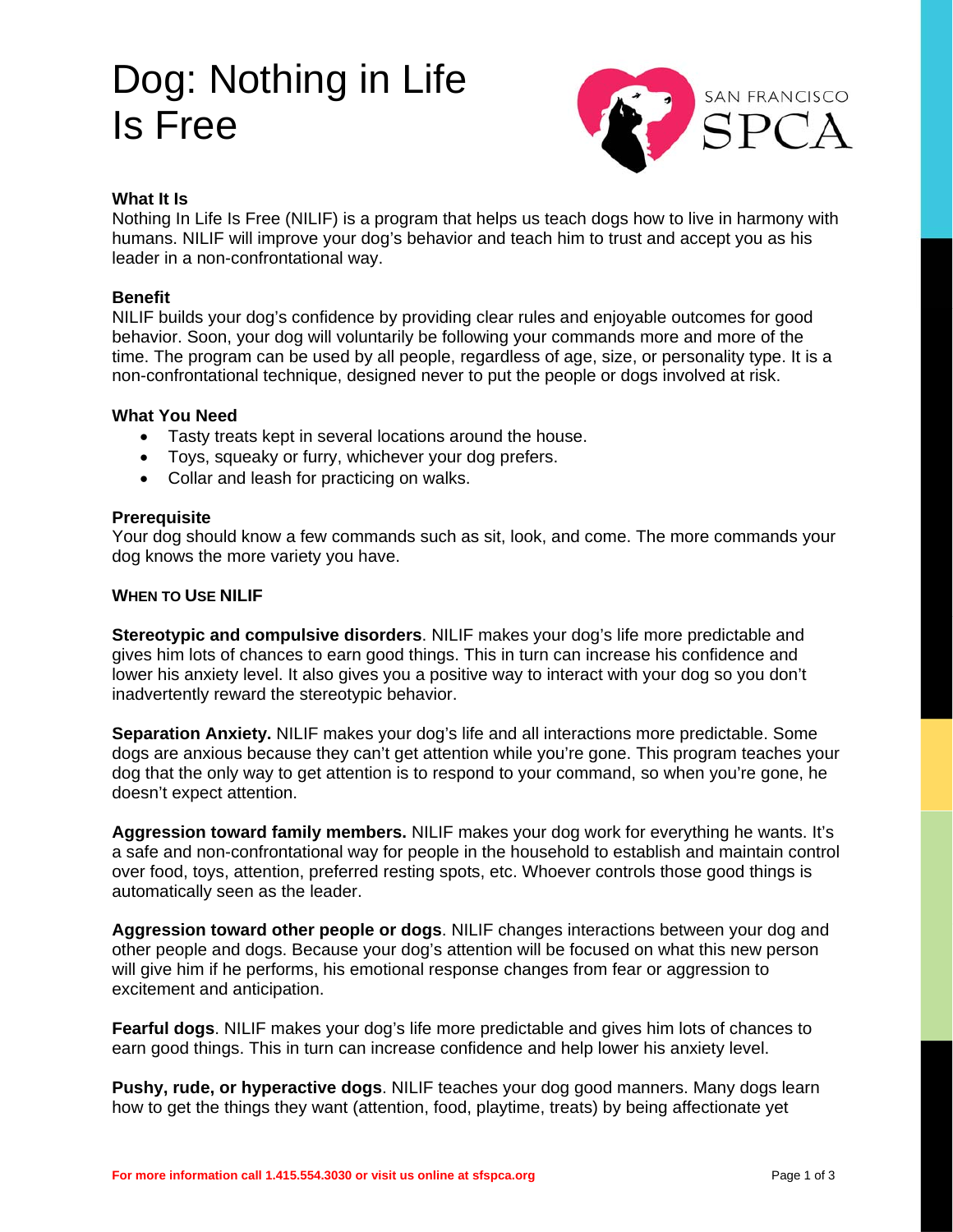pushy. They paw at you, jump on you, push their way into a situation, or they bark or whine. NILIF puts a stop to all that. It's like teaching a child to say, "please" and "thank you."

# **HOW NILIF WORKS**

# **1. Make your dog work for all good things in life.**

Work = to follow a command the dog knows well. You may want to use the basics like sit, down, and stay. Or you may choose to have your dog do something more complicated such as shake hands, roll over, wave, or play dead. Anything your dog knows is fair game.

Good things = anything your dog wants or likes. This includes—but is not limited to—food, treats, cuddles, and greetings; having the leash put on or taken off; having doors opened to go outside or come inside; being invited up on furniture; being played with, brushed, or spoken to; getting a belly rub; having a ball thrown; going in or out of the car; or greeting a guest.

# **2. Ignore pushy, demanding behavior.**

Pushy, demanding behavior  $=$  anything your dog does to get your attention and make you do something for him. This includes—but is not limited to—whining, pawing, nudging, mouthing, jumping on, staring, and barking at you.

Ignore = this means no attention at all. None, period. This is the toughest part of your training program. Scolding your dog, saying "no!", pushing him away, giving a command, or even looking in his direction are all forms of attention. Instead, turn your back or walk away. Wait until your dog leaves you alone before you give him the opportunity to earn something good for calm and relaxed behavior.

# **3. Give the command only once.**

Once = if your dog doesn't do what you ask, don't do what he wants you to do. If you ask your dog to sit and he doesn't, walk away, turn your back, or pretend he isn't there. After a minute or so, give him another chance to earn something good. But only ask once.

**4. Make everyone who interacts with your dog on a regular basis follow the NILIF rules.**  Everyone = that means everyone. Spouses, significant others, dog walkers, neighbors who drop by every day, and especially children. Dogs often see children as either playmates. NILIF teaches dogs to see children as leaders, just like the grown-ups in the family.

## **5. Be patient, especially in the beginning.**

Patience = the most important part of your training program. It may take your dog a little while before he realizes he truly has to work for the things he wants. After all, up until this point everything in life has been free.

## **What NILIF Looks Like**

It's your first day using NILIF and you're ready to take Fido for a walk. You pick up his leash and he comes running over to you. You tell him, "Fido, sit." Fido is so excited that instead of sitting, he runs around you wiggling and wagging his tail while jumping at the leash in your hand. You don't repeat the command, run after him or scold him, or push him away when he jumps up. Instead, you calmly put the leash down and walk away. A minute later, you walk back to the